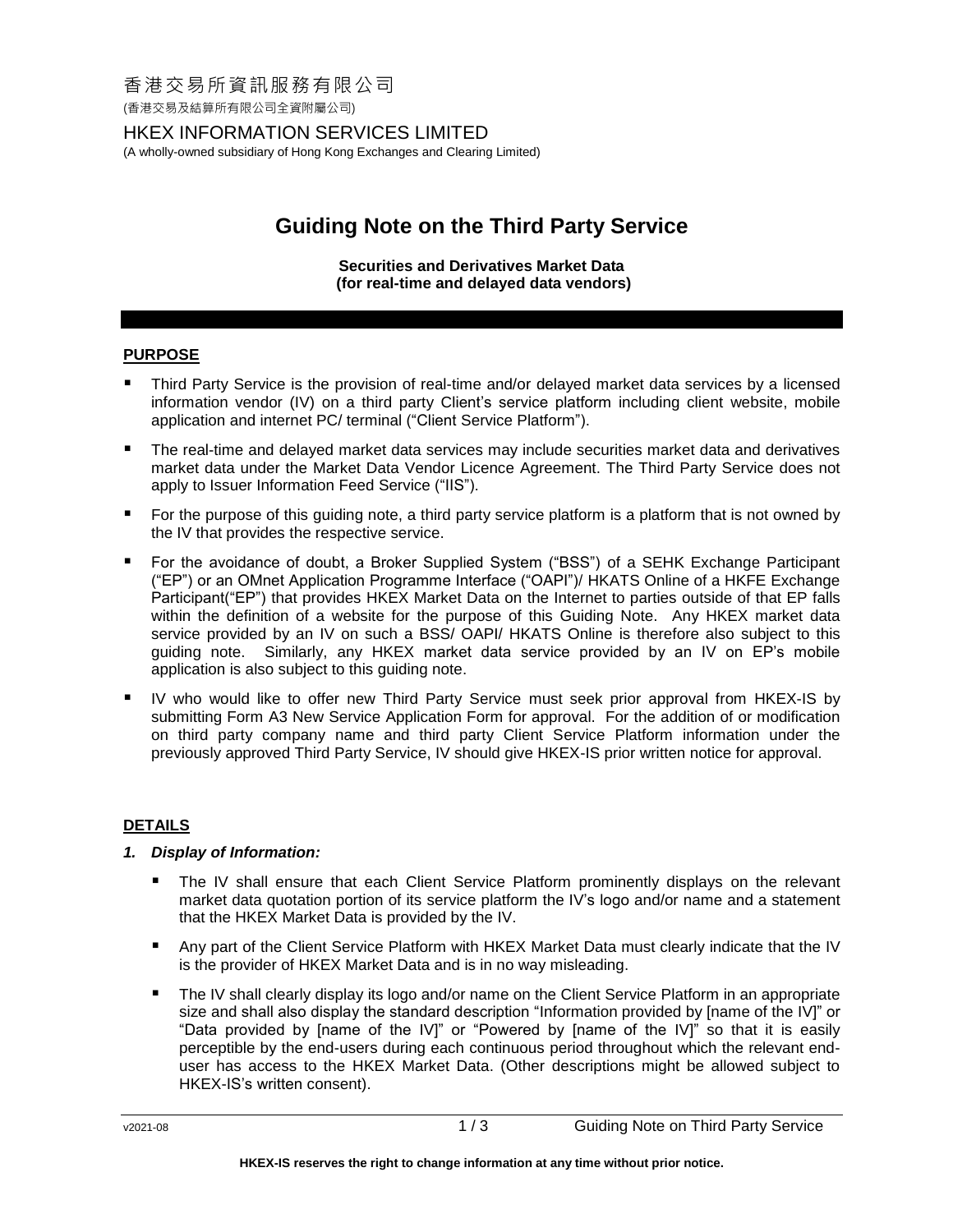- **All promotion and marketing materials related to the Client Service Platform must declare that** the HKEX Market Data is provided by the IV.
- The IV shall also ensure that each Client Service Platform includes a disclaimer in the same form as set out in clause 2.4 and in the manner set out in clause 2.5 of the Market Data Vendor Licence Agreement as the case may be.
- In the event that the Client Service Platform wishes to redistribute the HKEX Market Data in its own name on its service platform, it shall obtain an information vendor licence from HKEX-IS.

#### *2. Subscriber Agreement:*

 All end-users of the Third Party Service for real-time market data must execute proper subscriber agreements<sup>1</sup> with the IV before the HKEX Market Data can be provided by the IV.

#### *3. Transmission of Data:*

- Under no circumstances shall the HKEX Market Data reside in the Client Service Platform's computer system or database.
- **The Client Service Platform, its agent or system vendor shall not have any control or direct** access to the HKEX Market Data and the entitlement of HKEX Market Data shall be controlled by the IV. In the event that the Client Service Platform requires physical access to the HKEX Market Data, that Client Service Platform shall obtain an information vendor licence from HKEX-IS.
- The IV shall procure that the Client Service Platform shall under no circumstances be entitled to assign or sub-license the right to disseminate HKEX Market Data to any party without the prior written approval from HKEX-IS as the case may be.
- Subject to the above requirements, the Client Service Platform may be housed and hosted either at the IV's premises or at the premises of service facilitators contracted with the IV for the purposes of building and maintaining the Client Service Platform, subject to HKEX-IS prior approval and provided that the HKEX Market Data shall be directly transmitted from the IV's server onto the Client Service Platform whenever the HKEX Market Data is requested by the end-users.

#### *4. Licence Fees and Payments:*

- The IV shall maintain complete and accurate records on the location/URL of all of its Client Service Platforms.
- Where the Third Party Service includes usage-based services such as real-time per quote services, the IV shall also maintain an independent log and quote meter (for usage-based service) for each of its Client Service Platforms to record all individual quotes requested by the end-users. The IV shall make such log and quote meter records of any of its Client Service Platform available to HKEX for inspection if so requested by HKEX.

 $\overline{a}$ 

<sup>1</sup> Except for Basic Market Prices (BMP) Service, please refer to Guiding Notes on BMP Service for details.